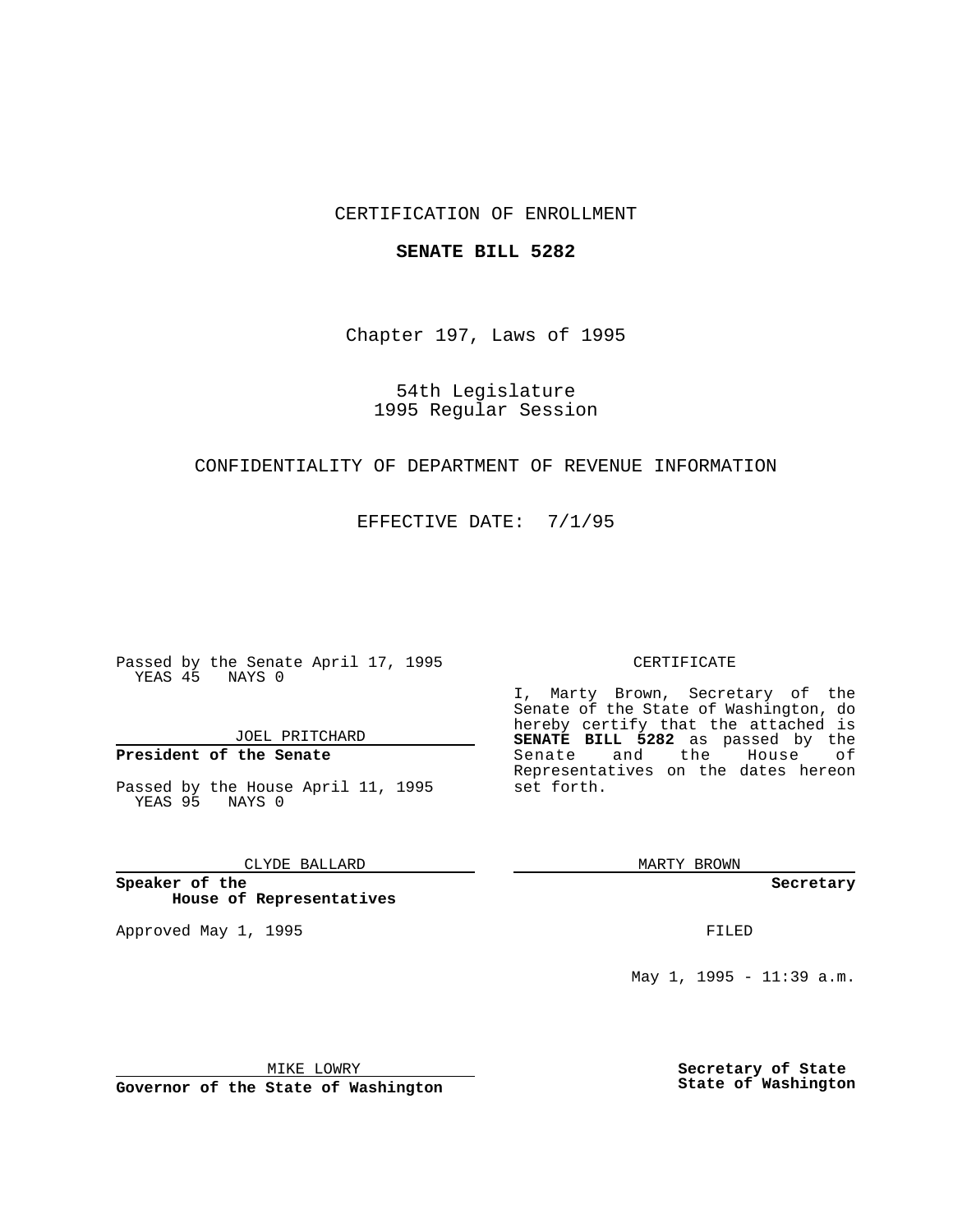# **SENATE BILL 5282** \_\_\_\_\_\_\_\_\_\_\_\_\_\_\_\_\_\_\_\_\_\_\_\_\_\_\_\_\_\_\_\_\_\_\_\_\_\_\_\_\_\_\_\_\_\_\_

\_\_\_\_\_\_\_\_\_\_\_\_\_\_\_\_\_\_\_\_\_\_\_\_\_\_\_\_\_\_\_\_\_\_\_\_\_\_\_\_\_\_\_\_\_\_\_

## AS AMENDED BY THE HOUSE

Passed Legislature - 1995 Regular Session

**State of Washington 54th Legislature 1995 Regular Session By** Senators Fraser and Newhouse; by request of Department of Revenue Read first time 01/18/95. Referred to Committee on Law & Justice.

 AN ACT Relating to confidentiality of certain information of the department of revenue; amending RCW 82.32.330; providing an effective 3 date; and declaring an emergency.

BE IT ENACTED BY THE LEGISLATURE OF THE STATE OF WASHINGTON:

 **Sec. 1.** RCW 82.32.330 and 1991 c 330 s 1 are each amended to read as follows:

(1) For purposes of this section:

 (a) "Disclose" means to make known to any person in any manner whatever a return or tax information;

 (b) "Return" means a tax or information return or claim for refund required by, or provided for or permitted under, the laws of this state which is filed with the department of revenue by, on behalf of, or with respect to a person, and any amendment or supplement thereto, including supporting schedules, attachments, or lists that are supplemental to, 15 or part of, the return so filed;

 (c) "Tax information" means (i) a taxpayer's identity, (ii) the nature, source, or amount of the taxpayer's income, payments, receipts, deductions, exemptions, credits, assets, liabilities, net worth, tax liability deficiencies, overassessments, or tax payments, whether taken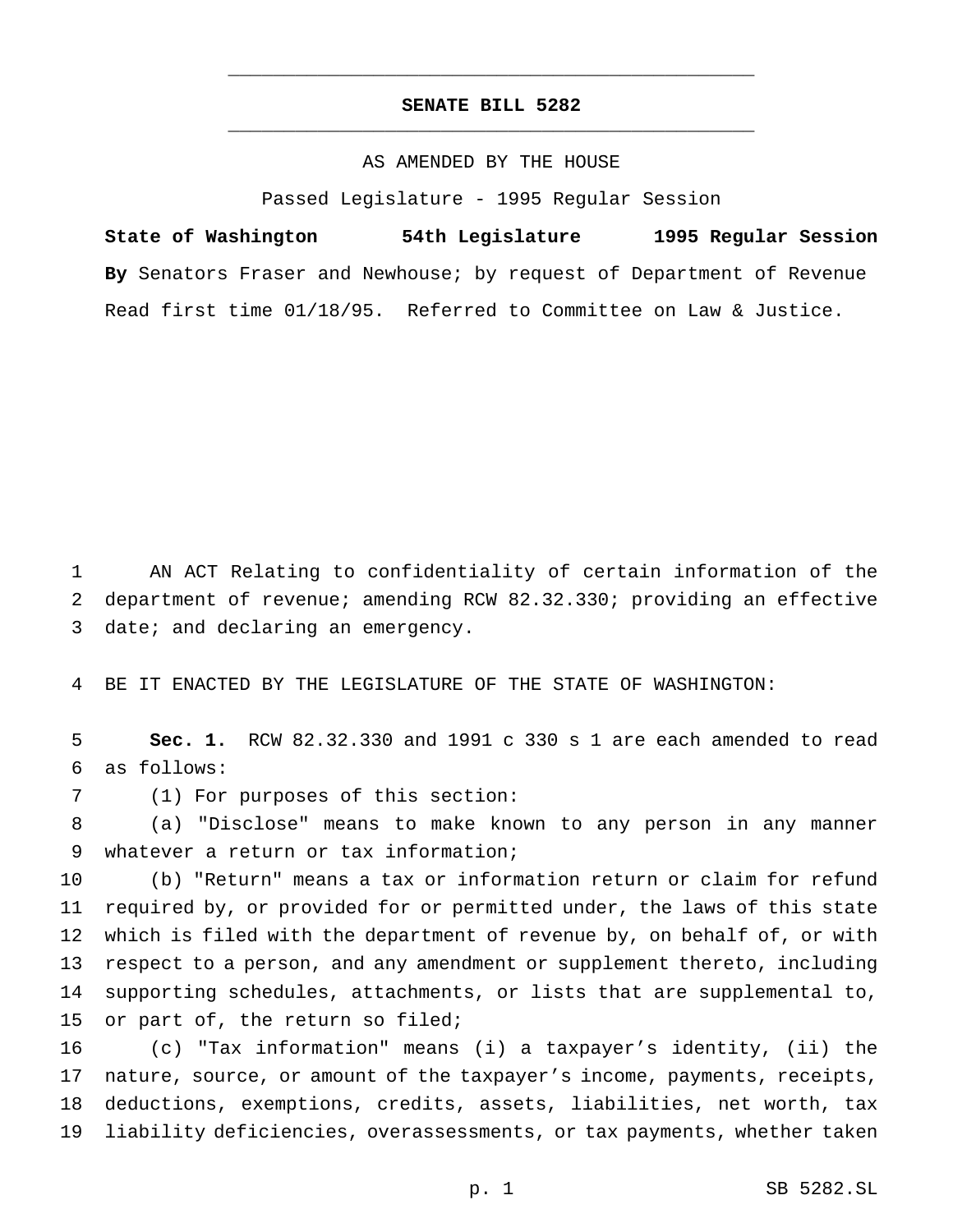from the taxpayer's books and records or any other source, (iii) whether the taxpayer's return was, is being, or will be examined or subject to other investigation or processing, (iv) a part of a written determination that is not designated as a precedent and disclosed pursuant to RCW 82.32.410, or a background file document relating to a written determination, and (v) other data received by, recorded by, prepared by, furnished to, or collected by the department of revenue with respect to the determination of the existence, or possible existence, of liability, or the amount thereof, of a person under the laws of this state for a tax, penalty, interest, fine, forfeiture, or other imposition, or offense: PROVIDED, That data, material, or documents that do not disclose information related to a specific or identifiable taxpayer do not constitute tax information under this section. Except as provided by RCW 82.32.410, nothing in this chapter shall require any person possessing data, material, or documents made confidential and privileged by this section to delete information from such data, material, or documents so as to permit its disclosure;

 (d) "State agency" means every Washington state office, department, 19 division, bureau, board, commission, or other state agency;  $((and))$ 

 (e) "Taxpayer identity" means the taxpayer's name, address, telephone number, registration number, or any combination thereof, or 22 any other information disclosing the identity of the taxpayer; and

23 (f) "Department" means the department of revenue or its officer, 24 agent, employee, or representative.

 (2) Returns and tax information shall be confidential and privileged, and except as authorized by this section, neither the 27 department of revenue ((nor any officer, employee, agent, or 28 representative thereof)) nor any other person may disclose any return or tax information.

 (3) The foregoing, however, shall not prohibit the department of 31 revenue ((or an officer, employee, agent, or representative thereof)) from:

 (a) Disclosing such return or tax information in a civil or criminal judicial proceeding or an administrative proceeding:

 (i) In respect of any tax imposed under the laws of this state if the taxpayer or its officer or other person liable under Title 82 RCW is a party in the proceeding; or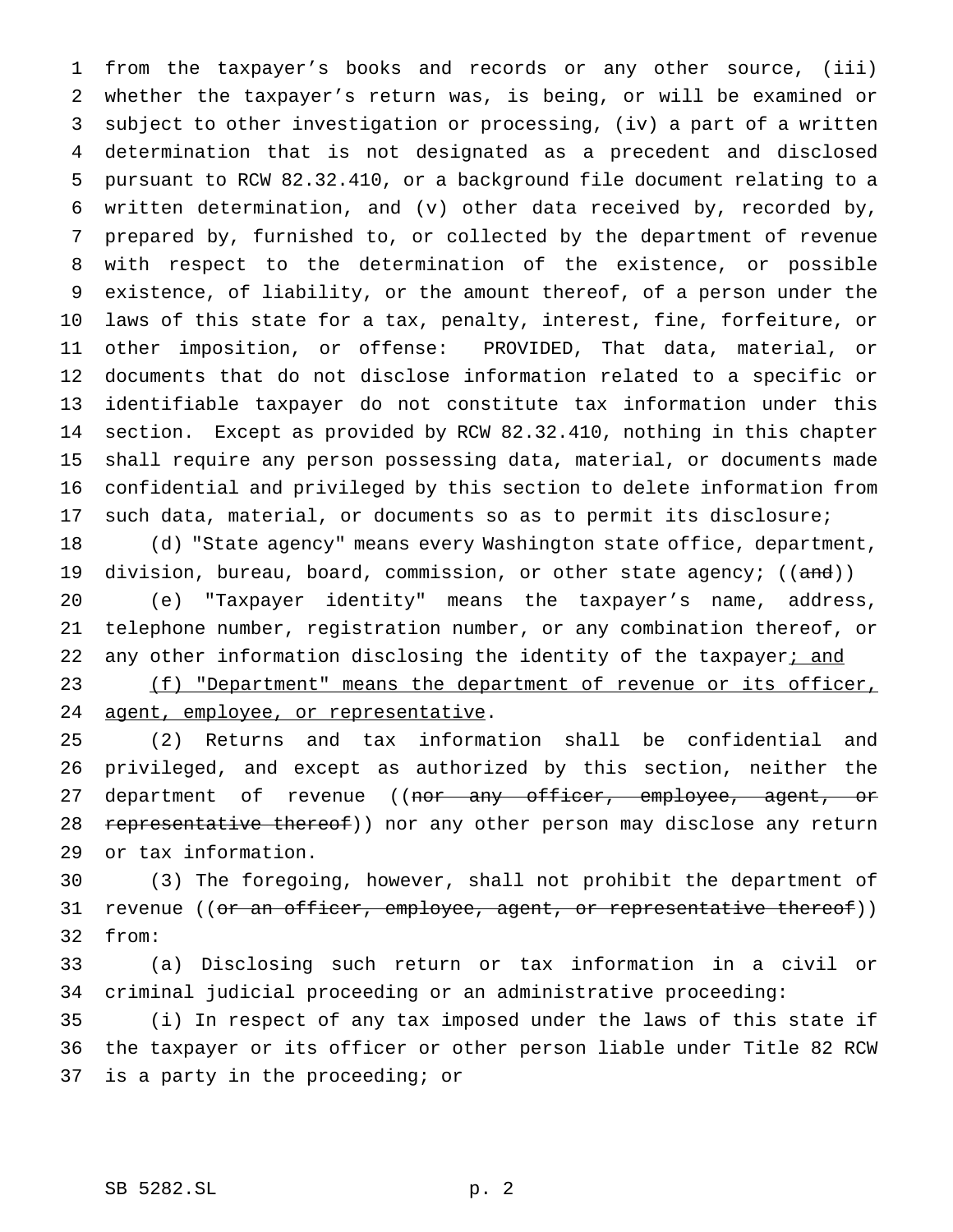(ii) In which the taxpayer about whom such return or tax information is sought and another state agency are adverse parties in the proceeding;

 (b) Disclosing, subject to such requirements and conditions as the director shall prescribe by rules adopted pursuant to chapter 34.05 RCW, such return or tax information regarding a taxpayer to such taxpayer or to such person or persons as that taxpayer may designate in a request for, or consent to, such disclosure, or to any other person, at the taxpayer's request, to the extent necessary to comply with a request for information or assistance made by the taxpayer to such other person: PROVIDED, That tax information not received from the taxpayer shall not be so disclosed if the director determines that such disclosure would compromise any investigation or litigation by any federal, state, or local government agency in connection with the civil 15 or criminal liability of the taxpayer or another person, or that such disclosure would identify a confidential informant, or that such disclosure is contrary to any agreement entered into by the department that provides for the reciprocal exchange of information with other government agencies which agreement requires confidentiality with respect to such information unless such information is required to be 21 disclosed to the taxpayer by the order of any court;

 (c) Disclosing the name of a taxpayer with a deficiency greater than five thousand dollars and against whom a warrant under RCW 24 82.32.210 has been either issued or ((failed [filed])) filed and remains outstanding for a period of at least ten working days. The department shall not be required to disclose any information under this subsection if a taxpayer: (i) Has been issued a tax assessment; (ii) has been issued a warrant that has not been filed; and (iii) has entered a deferred payment arrangement with the department of revenue and is making payments upon such deficiency that will fully satisfy the indebtedness within twelve months;

 (d) Disclosing the name of a taxpayer with a deficiency greater than five thousand dollars and against whom a warrant under RCW 82.32.210 has been filed with a court of record and remains outstanding;

 (e) Publishing statistics so classified as to prevent the 37 identification of particular returns or reports or items thereof;

 (f) Disclosing such return or tax information, for official purposes only, to the governor or attorney general, or to any state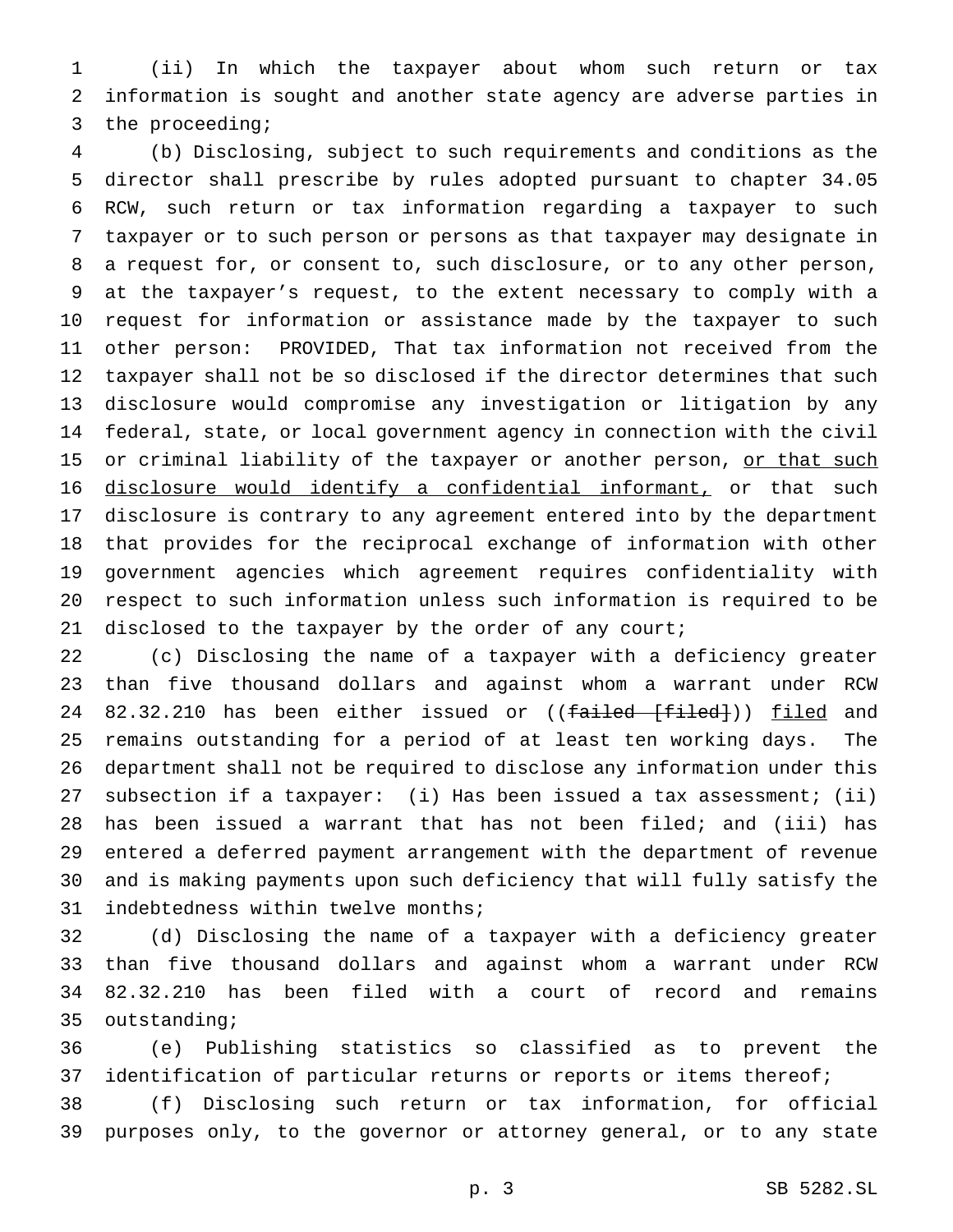agency, or to any committee or subcommittee of the legislature dealing with matters of taxation, revenue, trade, commerce, the control of 3 industry or the professions;

 (g) Permitting the department of revenue's records to be audited and examined by the proper state officer, his or her agents and employees;

 (h) Disclosing any such return or tax information to the proper officer of the internal revenue service of the United States, the Canadian government or provincial governments of Canada, or to the proper officer of the tax department of any state or city or town or county, for official purposes, but only if the statutes of the United States, Canada or its provincial governments, or of such other state or city or town or county, as the case may be, grants substantially 14 similar privileges to the proper officers of this state;  $((\theta \cdot \mathbf{r}))$ 

 (i) Disclosing any such return or tax information to the Department of Justice, the Bureau of Alcohol, Tobacco and Firearms of the Department of the Treasury, the Department of Defense, the United States customs service, the coast guard of the United States, and the United States department of transportation, or any authorized 20 representative thereof, for official purposes;

 (j) Publishing or otherwise disclosing the text of a written determination designated by the director as a precedent pursuant to RCW 23 82.32.410; ((or))

 (k) Disclosing, in a manner that is not associated with other tax 25 information, the taxpayer name, entity type, business address, mailing address, revenue tax registration numbers, standard industrial classification code of a taxpayer, and the dates of opening and closing of business. This subsection shall not be construed as giving 29 authority to the department to give, sell, or provide access to any 30 list of taxpayers for any commercial purpose; or

 (1) Disclosing such return or tax information that is also maintained by another Washington state or local governmental agency as 33 a public record available for inspection and copying under the provisions of chapter 42.17 RCW or is a document maintained by a court of record not otherwise prohibited from disclosure.

 (4) (a) The department may disclose return or taxpayer information to a person under investigation or during any court or administrative proceeding against a person under investigation as provided in this subsection (4). The disclosure must be in connection with the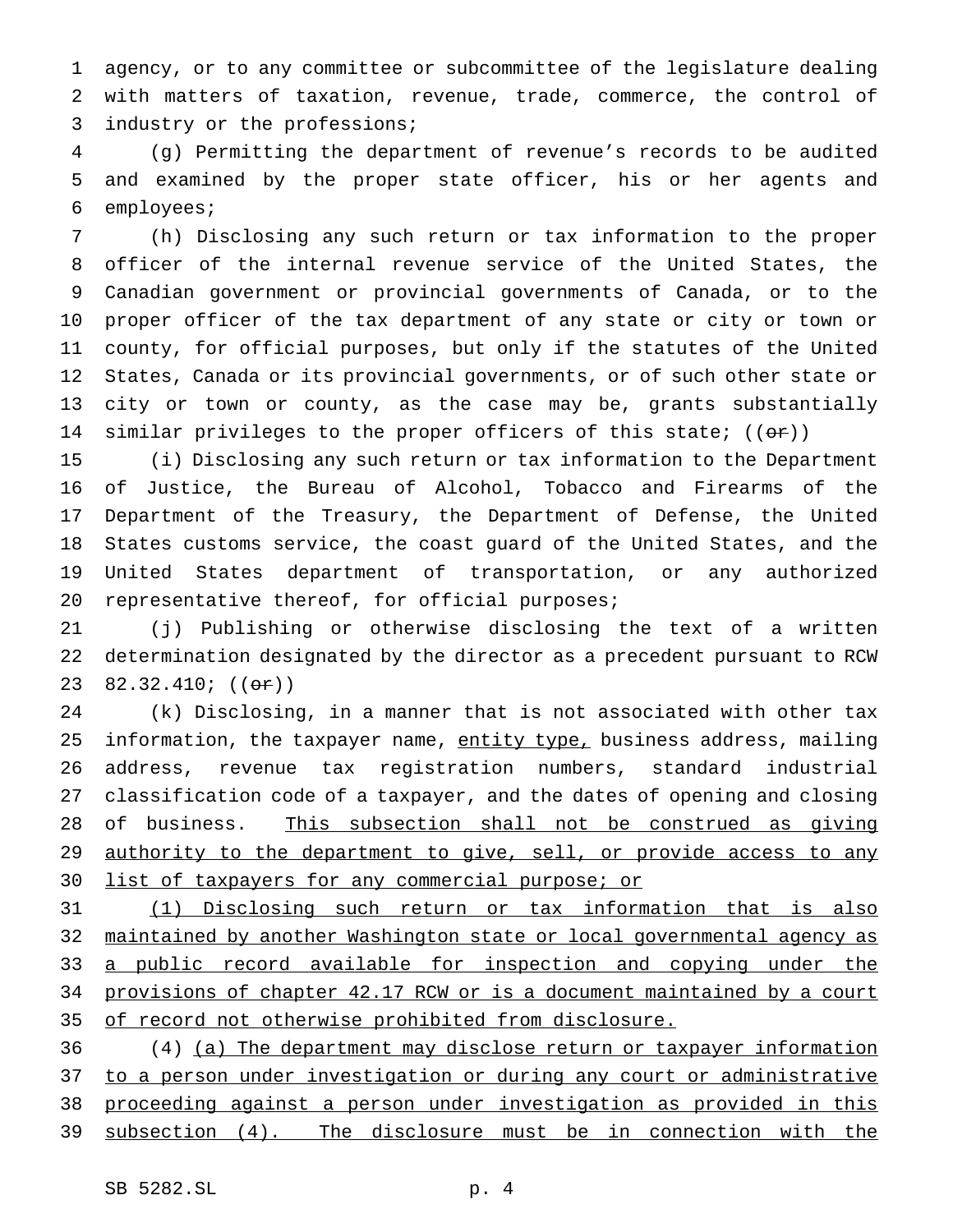department's official duties relating to an audit, collection activity, 2 or a civil or criminal investigation. The disclosure may occur only when the person under investigation and the person in possession of data, materials, or documents are parties to the return or tax information to be disclosed. The department may disclose return or tax information such as invoices, contracts, bills, statements, resale or 7 exemption certificates, or checks. However, the department may not disclose general ledgers, sales or cash receipt journals, check registers, accounts receivable/payable ledgers, general journals, 10 financial statements, expert's workpapers, income tax returns, state 11 tax returns, tax return workpapers, or other similar data, materials, or documents.

 (b) Before disclosure of any tax return or tax information under 14 this subsection (4), the department shall, through written 15 correspondence, inform the person in possession of the data, materials, 16 or documents to be disclosed. The correspondence shall clearly 17 identify the data, materials, or documents to be disclosed. The department may not disclose any tax return or tax information under this subsection (4) until the time period allowed in (c) of this subsection has expired or until the court has ruled on any challenge brought under (c) of this subsection.

22 (c) The person in possession of the data, materials, or documents to be disclosed by the department has twenty days from the receipt of the written request required under (b) of this subsection to petition the superior court of the county in which the petitioner resides for injunctive relief. The court shall limit or deny the request of the 27 department if the court determines that:

 (i) The data, materials, or documents sought for disclosure are cumulative or duplicative, or are obtainable from some other source 30 that is more convenient, less burdensome, or less expensive;

 (ii) The production of the data, materials, or documents sought would be unduly burdensome or expensive, taking into account the needs 33 of the department, the amount in controversy, limitations on the 34 petitioner's resources, and the importance of the issues at stake; or (iii) The data, materials, or documents sought for disclosure contain trade secret information that, if disclosed, could harm the petitioner.